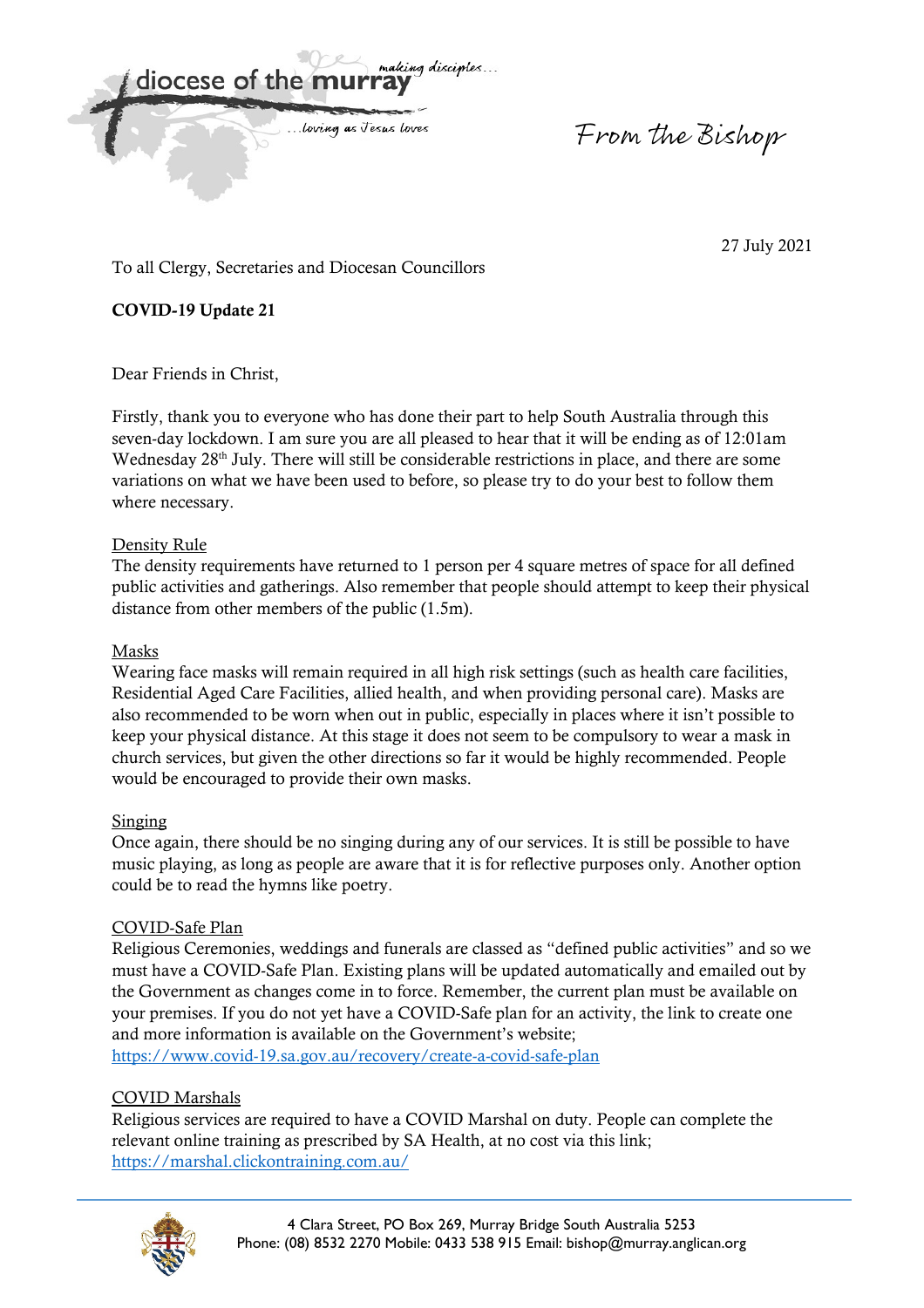#### COVID SAfe Check-in and Contact Tracing

The COVID SAfe Check-in was introduced to enhance contact tracing and a unique QR code is issued as part of your COVID-Safe Plan. The QR code needs to be printed and displayed prominently so that when people arrive at a venue, they can check in by scanning the QR code using their smart phone through the mySA Gov app. Remember that this applies for worship spaces, halls and/or op-shops. If people don't have the app they can use their smart phone camera and a secure web form will open to check in.

If people don't have a smart phone then paper recording can still be used as a back-up. Continue to note the date and time of the activity along with the person's name and contact details. All paper Contract Tracing Records must still be kept in a secure location after the occasion that they have been obtained. They should then be destroyed after 30 days – not simply put in the bin. Remember that it is important to encourage all who attend our premises to check-in. Asides from the fines that can be issued for not complying, if someone tests positive to Covid-19, the COVID SAfe Check-In enables SA Health to quickly contact others who may have been exposed to the virus and help to stop the spread.

#### Weddings and Funerals

The maximum attendance permitted at a wedding or funeral is 50 people. The 1 person per 4 square metres rule also applies.

## Aged Care Facilities

Restrictions on visitors to Aged Care facilities may vary from site to site so please check with the facility before making any pastoral visits. Masks will be mandatory as noted above.

#### Op-shops and Soup Kitchens

All retail and hospitality will be able to open and so too will our Op-shops and soup kitchens. Please note that the 1 person per 4 square metres rule will apply and everyone will need to check in and wear a mask as per the directions above. People will need to be seated for consuming food and beverages.

#### Holy Communion

The sharing of utensils, i.e. the common cup, is NOT permitted at this time.

#### Passing of the Peace

There should be NO passing of the peace during the service. The phrase, "the Lord be with you" should simply be responded to with "and also with you." Similarly, any greeters/welcomers should not be shaking hands when people arrive, and neither should the Priest at the conclusion of the service.

#### The Collection

Taking a collection during a service is fine but the plate should not be passed from person to person. If possible, the plate should be available for people to use on their way into or out of the service. People counting money should use gloves and ensure that they wash their hands. Continue to encourage people to give electronically where they are able.

#### Morning Tea

Morning tea may be held after services but consider the space where this would happen to be sure you follow the density rule. All food and drink should be single served portions and not shared portions from communal containers. It is also important that people do not share utensils so this should be considered. People should be seated to consume any food or beverages.